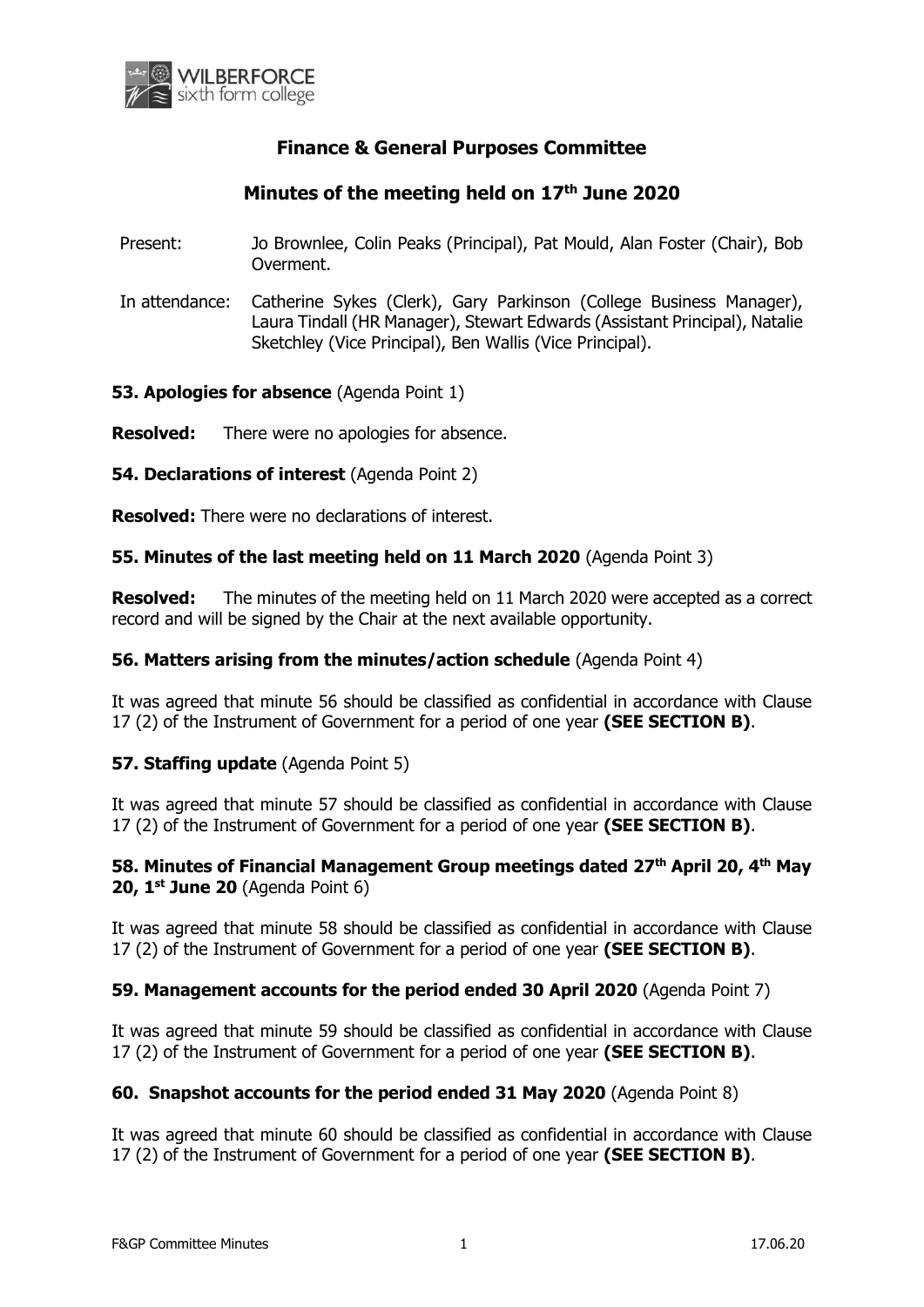## **61. Cumulative budget transfers for the period ended 30 May 2020** (Agenda Point 9)

It was agreed that minute 61 should be classified as confidential in accordance with Clause 17 (2) of the Instrument of Government for a period of one year **(SEE SECTION B)**.

## **62. Draft Annual Budget 2020-21** (Agenda Point 10)

It was agreed that minute 62 should be classified as confidential in accordance with Clause 17 (2) of the Instrument of Government for a period of one year **(SEE SECTION B)**.

## **63. Two-year Financial Plan** (Agenda Point 11)

It was agreed that minute 63 should be classified as confidential in accordance with Clause 17 (2) of the Instrument of Government for a period of one year **(SEE SECTION B)**.

## **64. T-Level Capital Bid** (Agenda Point 12)

It was agreed that minute 64 should be classified as confidential in accordance with Clause 17 (2) of the Instrument of Government for a period of one year **(SEE SECTION B)**.

## **65. Bursary Fund and Free Meals Allocation Policy** (Agenda Point 13)

GJP presented the updated policy. He noted that the changes include:

- At the discretion of the Student Services Manager, in exceptional circumstances, the £24,000 limit can be exceeded, particularly if family circumstances change during the year, e.g. a loss of income due to redundancy.
- Students on work placements away from the College can apply for a bursary to cover the extra costs associated with the placement. Whilst the family's gross income will form part of the consideration, the upper limit of £24,000 will not automatically apply and consideration will be given to the value of the extra costs incurred.

Governors queried the protection of the discretionary decision maker, and advised that the decision should be made via a panel, of which then the decision is recommend to a member of SMT. This enables the appeal process to be completed which can be done through the normal channels where required.

**Recommended:** The Bursary Fund and Free Meals Allocation Policy was recommended, subject to the abovementioned amendment.

## **67. Three year property strategy.** (Agenda Item 14)

GJP and CAP noted to governors that the Three Year Property Strategy would be deferred to September 2020 due to the ongoing pandemic and the requirement for many changes to the college to protect staff and student upon their return.

GJP confirmed to governors that the college is in the process of creating an asset management plan which will be presented at the September meeting of this Committee for review. The surveyors have been instructed to complete a site survey, however this was delayed due to the college closure. GJP confirmed that the cost associated with the asset management plan is covered by funding received for the capital T-level proposals.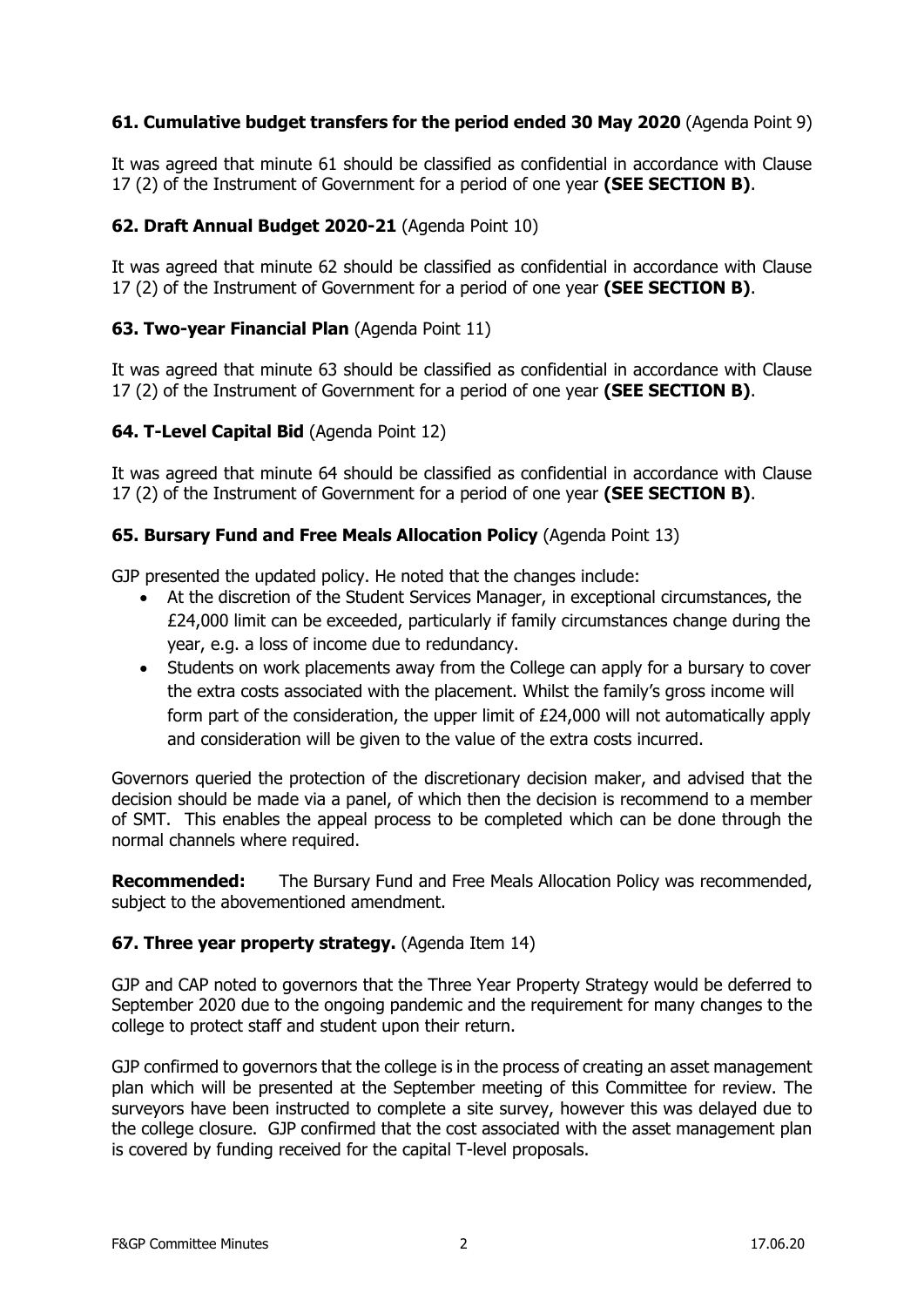**Resolved:** The Three Year Property Strategy Update was received, an update of progress will be provided to the corporation.

## **68. Proposed Annual Cycle of Business of the Finance & General Purposes Committee for 2020/21** (Agenda Point 15)

The Committee discussed the proposed cycle of business. The clerk confirmed that the document had been reviewed by the Chair of the Corporation and the Principal ahead of the meeting of this committee and reiterated that this document is a flexible working document with items being added and removed as required. The committee noted that changes made in the previous year had worked well, and no further updates were recommended.

**Recommended:** The proposed Finance & General Purposes Committee Annual Cycle of Business 2020/21 was recommended.

## **69. Annual Committee Self-Assessment for 2019-20** (Agenda Point 16)

Collectively, Governors completed the annual committee self-assessment for 2019/20. They confirmed that the committee works well but would benefit from another finance specialist on the committee. The clerk noted that had already been considered and would be discussed at the Search & Governance Committee on 24<sup>th</sup> June 2020.

**Resolved:** The Annual Committee Self-Assessment for 2019/20 was completed.

## **70. Any other business** (Agenda Point 17)

#### 70.1 – Staff Thank you letter.

Governors discussed that hard work completed by all members of staff at the college to continue to drive forward college success and recruitment. Governors reiterated their thanks for the work undertaken to adapt to online delivery and support. Pat Mould confirmed she would write a letter to the staff as chair of the Corporation giving thanks from governors.

**Resolved:** There were no other items for business.

#### **71. Date of next meeting** (Agenda Point 18)

**Resolved:** The next meeting will take place on Wednesday 9<sup>th</sup> September 2020, subject to Corporation approval.

## **72. Confidential items/reports**

It was agreed that minutes 56, 57, 58, 59, 60, 61, 62, 63, 64 and 68 should be classified as confidential in accordance with Clause 17 (2) of the Instrument of Government and associated reports are therefore not available for circulation to the public, college staff or students (excluding senior post holders).

## **73. Learner impact**

Each decision made at the meeting was considered and it was agreed that the Committee ensures: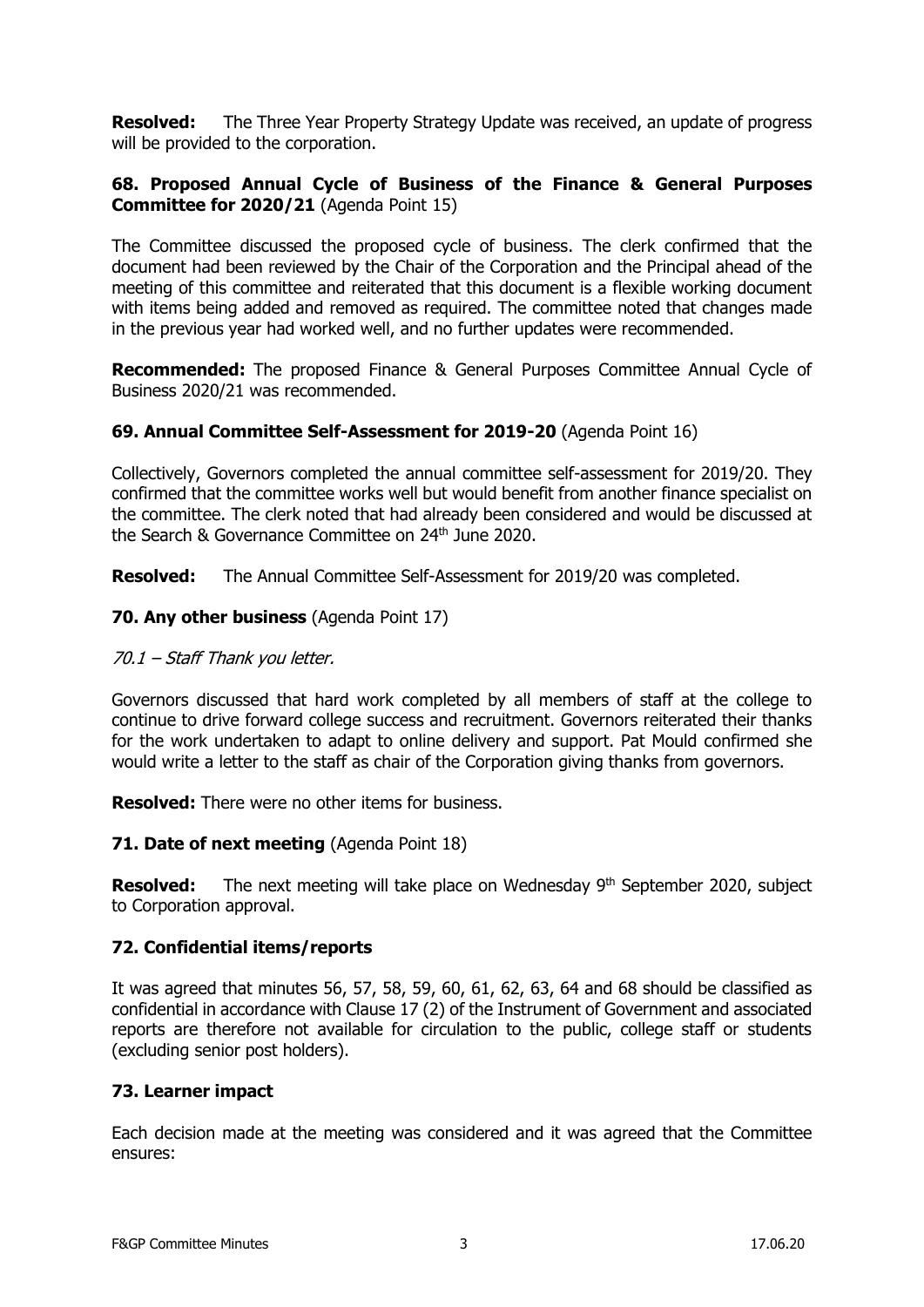- A safe environment for students, staff and the community
- The college is fully staffed, and staff attendance,
- The college is legislatively compliant and has relevant policies in place to support students' learning and wellbeing
- Budgets are being managed effectively and in the best interests of students
- The strong financial future of the college
- Student retention is strong, which is indicative of the impact of teaching, learning and assessment

| <b>Minute</b><br>no | <b>Title</b>                                            | <b>Action by</b> | <b>Action</b>                                                                                         |
|---------------------|---------------------------------------------------------|------------------|-------------------------------------------------------------------------------------------------------|
| 66                  | Bursary Fund and Free<br><b>Meals Allocation Policy</b> | GJP              | To make suggested amendments to the<br>policy ahead of presenting<br>to<br>Corporation.               |
| 70                  | Any Other Business                                      | Chair            | To draft letter on behalf of the<br>Corporation to thank college staff for all<br>of their hard work. |